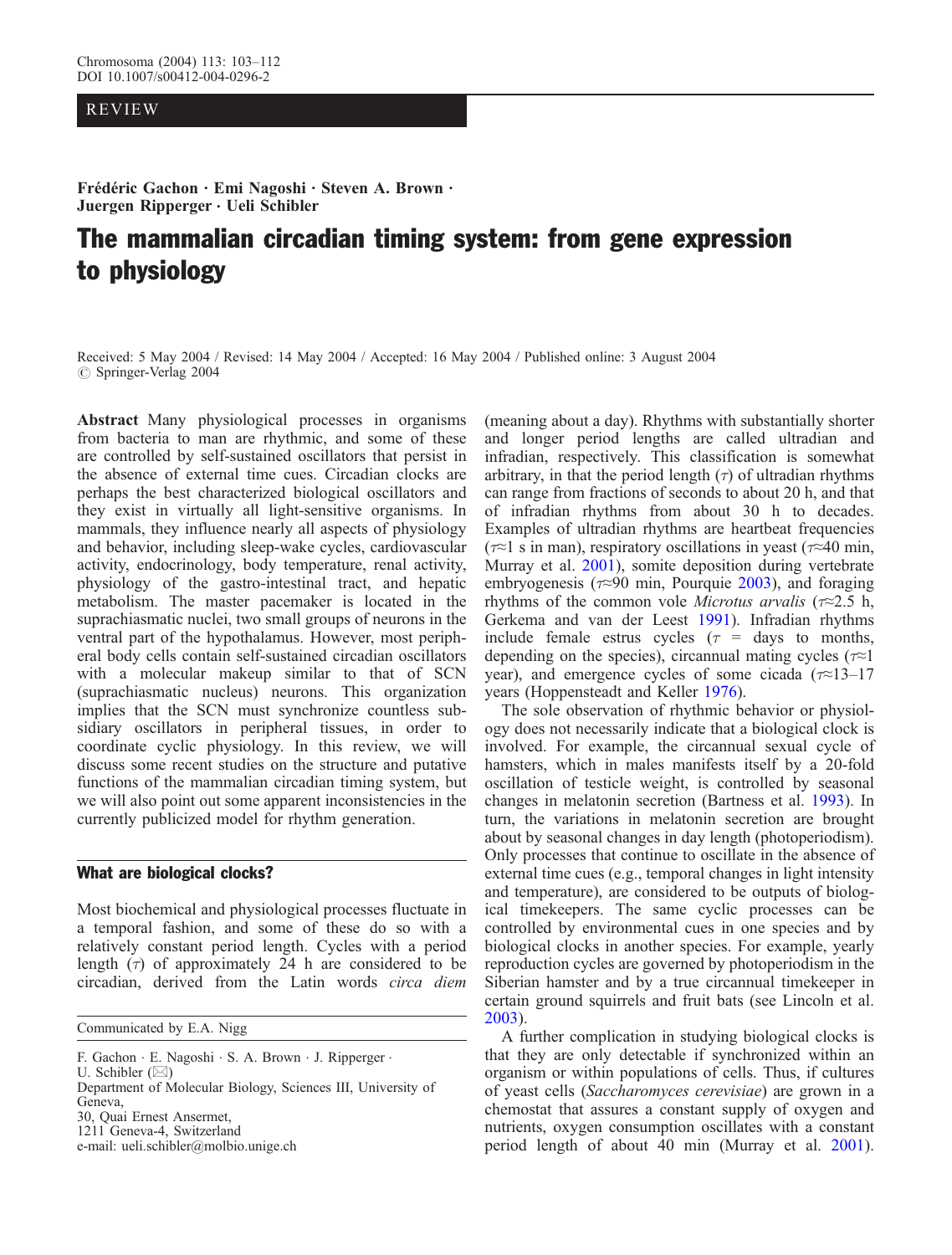<span id="page-1-0"></span>Moreover, under such growth conditions the transcripts of most yeast genes fluctuate in concentration with the same 40 min period length (Klevecz et al. [2004\)](#page-8-0). This ultradian respiratory clock probably also functions in yeast cells grown in normal liquid cultures or on agar plates, but it escapes detection under these conditions because the phases of individual cells do not become synchronized. Likewise, cultured mammalian cells harbor robust circadian oscillators (Balsalobre et al. [1998](#page-7-0)). However, unless the daily oscillations in gene expression generated by these cell-autonomous timekeepers are recorded in individual cells, they are only noticeable after synchronization by chemical signals (see below) (Balsalobre et al. [1998](#page-7-0), [2000b](#page-7-0); Nagoshi et al. manuscript in preparation).

## Molecular circadian oscillator: model and open questions

Circadian oscillators have been genetically and biochemically dissected in several model organisms. In 1990, Hardin et al. discovered that the Drosophila period protein is required for the cyclic accumulation of its own mRNA and therefore proposed that the period gene is engaged in an autoregulatory feedback loop (Hardin et al. [1990\)](#page-8-0). Since then negative feedback loops of clock gene expression have been uncovered in all genetic model systems for circadian oscillators, including cyanobacteria, neurospora, plants, and mammals. Excellent and detailed reviews are available on all of these systems (Albrecht and Eichele [2003](#page-7-0); Froehlich et al. [2003](#page-7-0); Golden [2003](#page-8-0); Reppert and Weaver [2002;](#page-8-0) Roenneberg and Merrow [2003;](#page-8-0) Staiger [2002](#page-9-0); Stanewsky [2003\)](#page-9-0); here we will concentrate on a brief discussion of some recent findings about the mammalian circadian timing system.

The identification of mammalian clock genes has greatly profited from genetic studies in the fruit fly Drosophila melanogaster, as most essential Drosophila clock genes have orthologs in mammals. Remarkably, however, one essential transcription factor of the circadian oscillator, dubbed CLOCK (for circadian locomotor output cycles kaput) was first identified by a forward genetic approach in the mouse (King et al. [1997\)](#page-8-0).

The cartoon in Fig. 1 displays a simplified version of the mammalian circadian molecular oscillator. The key negative components of this genetic circuitry are the four genes encoding the repressors cryptochrome 1 (Cry1), cryptochrome 2 (Cry2), period 1 (Per1), and period 2 (Per2). These genes are activated by the two PAS domain basic helix-loop-helix transcription factors CLOCK and BMAL1, the key positive components of the circadian oscillator. PER and CRY proteins form heteropolymeric complexes of unknown stoichiometry, and once these complexes have reached a critical concentration in the cell nucleus, they interact with the CLOCK-BMAL1 heterodimer and thereby annul the activation potential of these transcription factors. As a consequence Cry and Per mRNAs and proteins decrease in concentration, and once the nuclear levels of the CRY–PER complexes are

insufficient for auto-repression, a new cycle of Per and Cry transcription can start (Albrecht and Eichele [2003](#page-7-0); Reppert and Weaver [2002](#page-8-0)). Many additional components contribute to the robustness of this molecular clockwork circuitry. For example, the orphan nuclear receptor and  $re$ pressor REV-ERB $\alpha$  interconnects circadian transcription of the positive and negative "limbs" of the oscillator. Rev- $Erb\alpha$  transcription is regulated by the same components that control Per and Cry transcription, and the resulting circadian accumulation of  $REV-ERB\alpha$  leads to periodic repression of *Bmall* and *Clock* transcription. In turn, this leads to a rhythmic expression of Bmal1 and (to a lesser extent) Clock mRNA that is antiphasic to  $Rev-Erb\alpha$ expression (Preitner et al. [2002\)](#page-8-0).

Posttranslational mechanisms such as protein phosphorylation also play important roles in generating oscillations of approximately 24 h. For example, casein kinase  $1\varepsilon$ (CK1ε), initially identified as an essential Drosophila clock component (Price et al. [1998](#page-8-0)), phosphorylates PER, CRY, and BMAL1 proteins (Eide et al. [2002](#page-7-0); Eide and Virshup [2001;](#page-7-0) Lee et al. [2004\)](#page-8-0), and hypomorphic  $CkI\epsilon$ mutant alleles (dubbed *Tau*) cause a dramatic shortening of the period length in hamsters (Lowrey et al. [2000](#page-8-0)). In keeping with this observation, an autosomal dominant mutation in the human *Per2* gene that inactivates a CK1 $\varepsilon$ phosphoacceptor site results in familial advanced sleep phase syndrome (FASPS) (Toh et al. [2001](#page-9-0)). CK1δ, a close paralog of  $CK1\varepsilon$ , has also been found to be associated with PER–CRY complexes and may therefore perform a similar function as  $CK1\varepsilon$  (Lee et al. [2001\)](#page-8-0). Hypophosphorylated PER proteins have a higher metabolic stability than their hyperphosphorylated counterparts, and this may



Fig. 1 Simplified model of mammalian circadian oscillator. This model explains several biochemical findings and observations made in mice or hamsters carrying mutations in clock genes. However, as shown in Fig. 2, it does not explain how PER and CRY proteins determine the phase of cyclic Per and Cry mRNA expression. Phosphorylation by CKIε is believed to render PER proteins less stable (indicated by a *repression bar*). However, it is also conceivable that phosphorylation by CKIε and CKII augments the activity of PER–CRY complexes (indicated by arrows, see text)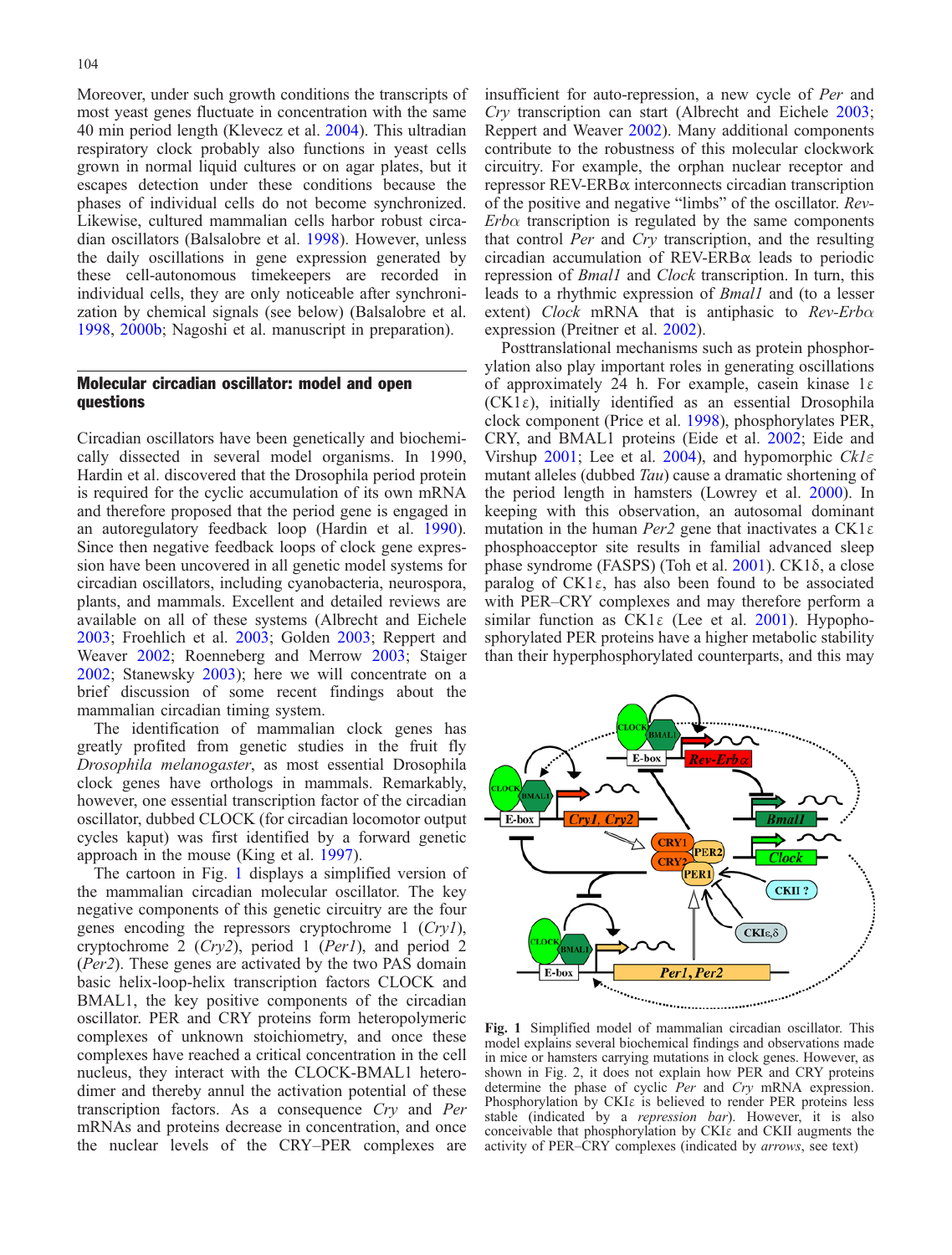<span id="page-2-0"></span>lead to an increased accumulation of PER proteins. Hence, in both Tau hamsters and human FASPS subjects, threshold levels of PER complexes required for autorepression are expected to be reached faster than in the corresponding wild-type individuals. As a consequence the period length of the oscillator shortens and its phase becomes advanced. In Drosophila, casein kinase II (CKII) also phosphorylates PER and thereby enhances the

repressing activity of this protein (Lin et al. [2002](#page-8-0); Nawathean and Rosbash [2004](#page-8-0)). Given the sequence similarities of mammalian and insect PER and CKII proteins, we consider it likely that mammalian CKII also participates in the modulation of PER activity in the mammalian system. Likewise, glycogen synthase kinase 3 (GSK3) appears to play a role in both the Drosophila and the mammalian circadian oscillator (Harms et al. [2003](#page-8-0)),



Fig. 2a*–*c How do CRY and PER proteins determine different phases of circadian gene expression? a Circadian clock gene expression in mouse liver. The three top panels show an immunoblot of liver nuclear proteins harvested at 4 h intervals around the clock with antibodies raised against mCRY1, mCRY2, and mPER2 proteins. The bottom panel displays the temporal accumulation of  $Rev-Erb\alpha$  mRNA (solid line),  $Per2$  mRNA (broken line), and Cryl mRNA (dotted line) in liver, as measured by TaqMan reverse transcribed polymerase chain reaction (RT-PCR). It can be assumed that the phase of circadian transcription precedes that of circadian mRNA accumulation by about 2 h. The data are adapted from Preitner et al. (2002). b Hypothetical model for circadian Rev-Erbα transcription. Circadian  $Rev-Erb\alpha$  mRNA expression is nearly antiphasic with the circadian accumulation of PER and CRY proteins (see *panela*). Hence, the extent of repression of  $Rev-Erb\alpha$ mRNA transcription correlates closely with the nuclear concentrations of PER and CRY proteins, and a mechanism allowing rapidly reversible transitions between active and inactive chromatin must be operative. Conceivably histone acetylation and deacetylation may be involved (Etchegaray et al. 2003), although this has not yet been demonstrated experimentally for the  $Rev-Erb\alpha$  locus. Blue stars represent putative acetyl groups on nucleosomes of the extended chromatin strings. In the repressed chromatin state, these acetyl groups are assumed to be removed by histone deacetylases recruited

by PER–CRY repressor complexes. c Hypothetical model for circadian Per2 transcription. Circadian Per2 transcription must be regulated by a different mechanism than that described for  $Rev-Erb\alpha$ mRNA expression in b. As shown in a, repression starts only toward the end of nuclear PER–CRY accumulation and persists for several hours after PER–CRY has reached trough levels. This delay could be explained if hyper-phosphorylation of PER proteins were required for the initiation of repression of Per2 transcription, and if the repressed chromatin state outlasted the presence of PER–CRY complexes. In this purely speculative model it is assumed that repression involves the formation of relatively stable heterochromatin domains around the Per2 gene. Histone modifications, such as methylations and phosphorylations, as well as the recruitment of heterochromatin components, such as HP1, may participate in this process. The heterochromatin-specific signatures are represented by red symbols on the nucleosomes of compacted chromatin. After PER–CRY complexes disappear, the heterochromatin-specific histone modifications and/or macromolecular components are gradually removed, and a new round of transcription can ensue. The active state of the chromatin may be associated with histone acetylation (and other histone modifications), as in the model displayed in b. Rhythmic Cry1 transcription may be governed by a similar mechanism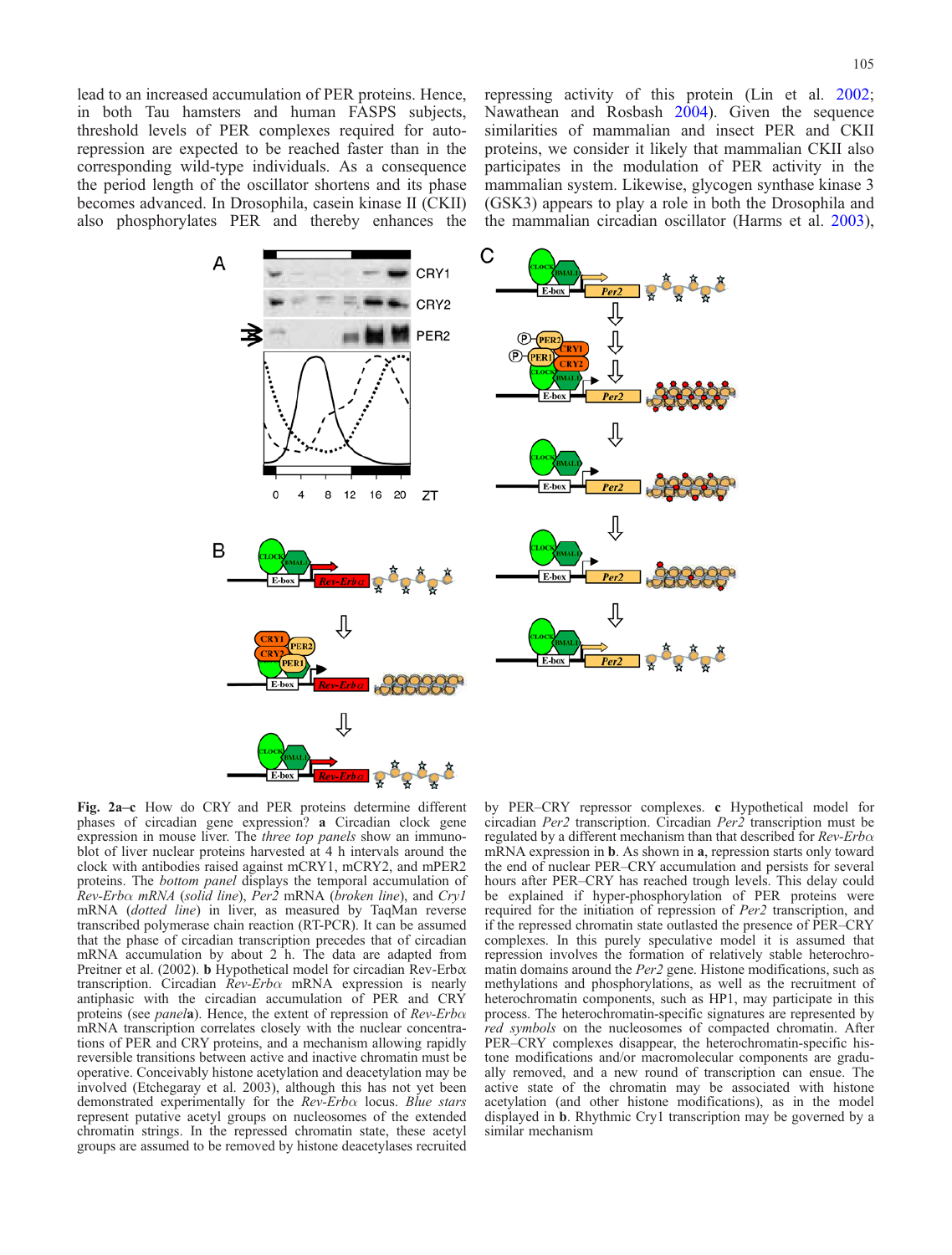and the same may hold true for protein phosphatase 2A (Sathyanarayanan et al. [2004](#page-8-0)).

Biochemical work by McKnight and coworkers on NPAS2 (a CLOCK paralog in the forebrain) and CLOCK suggests that circadian rhythms could be influenced directly by cellular metabolism (Rutter et al. [2001\)](#page-8-0). At least in vitro, the dimerization of NPAS2 or CLOCK with BMAL1 and/or the binding of the resulting heterodimers to their DNA recognition sequences (E-boxes) are dramatically modulated by the ratio of reduced to oxidized nicotinamide adenine dinucleotides. High [NAD(P)H/  $NAD(P)$ +] ratios facilitate the occupancy of E-boxes by NPAS2–BMAL1 or CLOCK–BMAL1 heterodimers while low  $[NAD(P)H/NAD(P)+]$  ratios inhibit this process. This opens the exciting possibility that circadian oscillators can adapt their phase to the nutrient state of the cell (see below). It will be interesting to examine whether mutations in the NAD binding sites of NPAS2 or CLOCK will affect the function of these transcription factors in circadian rhythm generation.

Although impressive progress has been made in the genetic and biochemical dissection of mammalian circadian oscillators, the widely advertised oscillator circuitry presented in Fig. [1](#page-1-0) should be regarded as a working hypothesis. In fact, many important issues remain unanswered or are even at odds with this oversimplified scheme. For example, the model posits that the cyclic transcription of  $Rev-Erb\alpha$ , Cry, and Per is governed by the same mechanism. Yet the phase of circadian  $Rev-Erb\alpha$ mRNA accumulation differs from that of circadian Per2 and Cry1 mRNA accumulation by about 9 h and 11 h, respectively (Fig. [2a](#page-2-0)). The accumulation of PER and CRY proteins is antiphasic with that of  $Rev-Erb\alpha$  transcription but almost in phase with *Per* and *Cry* transcription. Thus, while the trough in  $Rev-Erb\alpha$  expression can readily be explained by the abundance of PER–CRY complexes, more complicated mechanisms must be operative in CRYmediated and PER-mediated auto-repression. Because PER phosphorylation is considerably retarded with regard to PER protein accumulation, this apparent conflict could be resolved if only CRY–PER complexes containing hyperphosphorylated PER proteins were capable of autorepression, and if auto-repression were associated with changes in chromatin structure that outlast the presence of PER and CRY proteins. This hypothesis is supported to some extent by the observation that histone acetylation around the Per1 and Per2 promoters is rhythmic and parallels the transcription rates of these genes in mouse liver nuclei (Etchegaray et al. [2003\)](#page-7-0). A hypothetical model of how PER–CRY may generate different phases of target gene expression is displayed in Fig. [2](#page-2-0)b,c. If PER and CRY regulate the cyclic transcription of  $Rev-Erb\alpha$  and  $Per2$  (or Cry1) indeed by different mechanisms, a signature determining which mechanism is used must exist in each of the PER/CRY target genes. These signatures may be binding sites of yet unknown transcription factors or epigenetic marks on DNA (e.g., CpG methylations) or histones (posttranslational modifications).

In contrast to most biochemical processes, circadian rhythms are temperature-compensated. That is, within the physiological temperature range the period length changes very little if the temperature is increased or decreased. Thus  $Q_{10}$ —the ratio between the rates measured for (bio) chemical reactions at two temperatures differing by 10°C within the physiological range—is nearly 1 for the circadian period length (Dunlap [1999](#page-7-0)). This temperature compensation may be important for poikilothermic organisms, such as fish, amphibians and reptiles, in order to anticipate daytime irrespective of ambient temperature. Surprisingly, however, two recent reports have demonstrated that even mammalian circadian oscillators are temperature-compensated (Izumo et al. [2003](#page-8-0); Tsuchiya et al. [2003\)](#page-9-0). The molecular basis for temperature compensation remains elusive, but it is conceivable that synthesis and degradation rates of clock gene products are modulated in the same direction by increasing or decreasing temperature. Moreover, temperature-dependent changes in the accumulation of clock components may be compensated by temperature-dependent interactions between them. For example, at low temperatures the synthesis of Cry and Per mRNAs and proteins may be reduced, but due to a higher affinity between CRY and PER proteins under these conditions, fewer CRY–PER complexes might be required for repression.

#### Master and slave circadian oscillators

The suprachiasmatic nucleus (SCN) was positively identified as the master circadian pacemaker in mammals more than a decade ago by an elegant lesion and transplantation experiment. Surgical SCN lesions render laboratory animals completely arrhythmic with regard to wheel-running activity. Remarkably the rhythms can be restored by the transplantation of fetal SCN tissue, and the period length of the rescued rhythmicity is determined by the SCN implant of the donor (Ralph et al. [1990](#page-8-0); Silver et al. [1996\)](#page-9-0). Recently, circadian expression of a luciferase reporter gene under the control of the mouse Per1 promoter has been recorded in real time in individual neurons of SCN explants kept in tissue culture. This elegant experiment has shown that most neurons contain circadian oscillators (Yamaguchi et al. [2003\)](#page-9-0). A similar conclusion has been reached by recording circadian firing frequencies in individual hamster SCN neurons obtained by the enzymatic dissociation of SCN tissue. While all neurons show circadian fluctuations in electrical activity, the periods vary dramatically between different cells. Yet the average period length corresponds to the period length of the locomotor activity of the donor, a clock output directly regulated by the SCN (Liu et al. [1997\)](#page-8-0). Hence, in vivo the SCN neurons must be coupled to synchronize their molecular oscillators. This is probably accomplished by both synaptic communications and paracrine mechanisms. Gene knockout studies in mice suggest that the cell adhesion molecule NCAM-180 and the VIP/PACAP receptor VPAC2 may be involved in the paracrine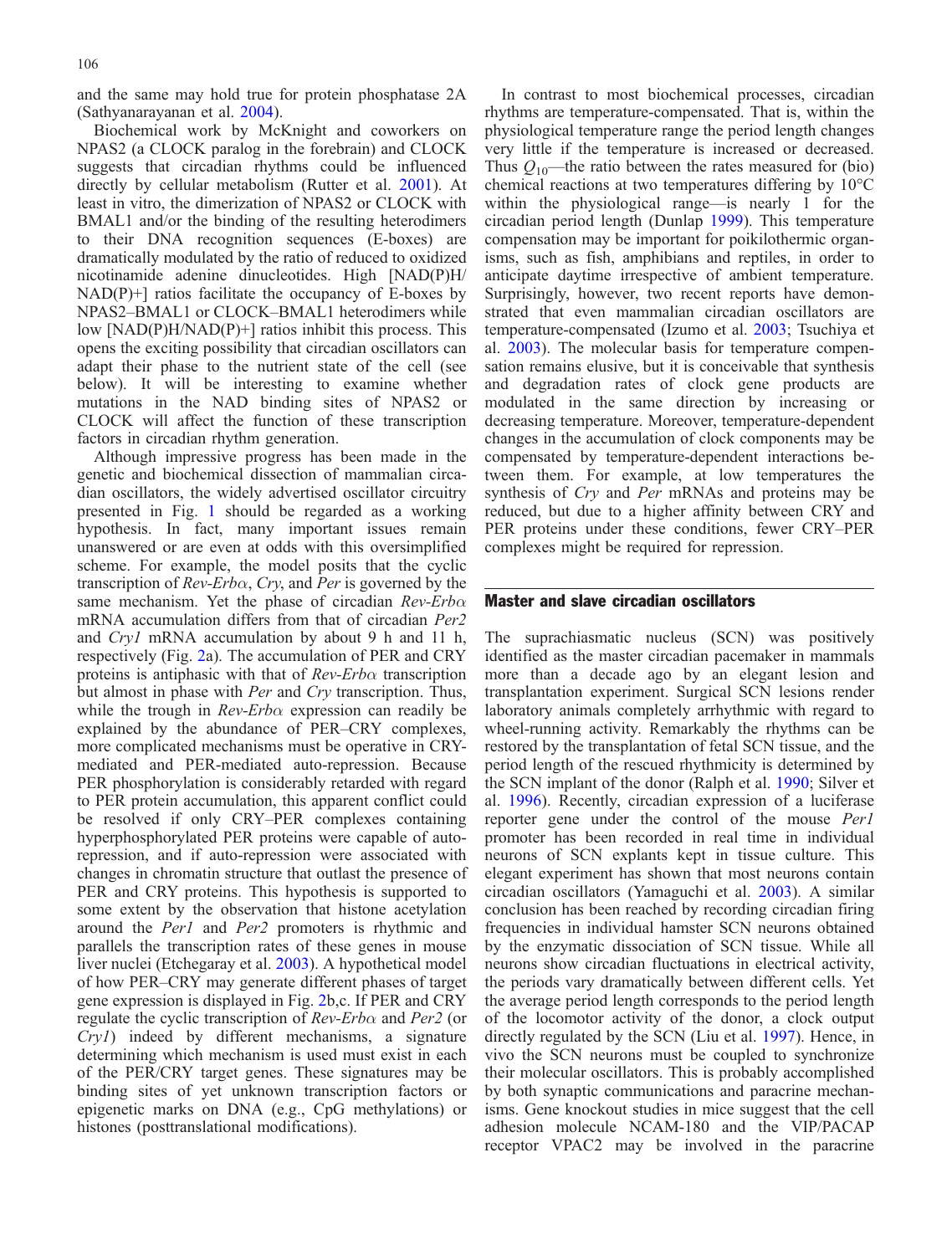<span id="page-4-0"></span>coordination of circadian SCN gene expression and outputs (Harmar et al. [2002;](#page-8-0) Shen et al. [1997\)](#page-9-0).

Although many unicellular organisms have circadian timekeepers, it came as a surprise that vertebrate tissue explants and even immortalized cell lines harbor functional circadian clocks (Balsalobre et al. [1998](#page-7-0); Yamazaki et al. [2000](#page-9-0)). The oscillators in cultured cells can readily be observed after a short treatment with high concentrations of serum or a wide variety of chemicals that induce known signaling pathways, including those involving the activation of protein kinase A (PKA), protein kinase C (PKC), mitogen activated protein kinase (MAPK), glucocorticoid receptor (GR), endothelin, glucose, and retinoic acid receptor (RAR) (Akashi and Nishida [2000](#page-7-0); Balsalobre et al. [2000a](#page-7-0),[b](#page-7-0); Hirota et al. [2002;](#page-8-0) McNamara et al. [2001](#page-8-0); Yagita and Okamura [2000](#page-9-0); Yagita et al. [2001](#page-9-0)). Circadian gene expression in tissue culture cells can also be induced by square-wave temperature cycles (e.g., by 12 h 33°C/12 h 37°C). Moreover, body temperature oscillations, recorded by telemetry in the intraperitoneal cavity of mice and simulated in the cell culture medium by a computer-directed incubator, can sustain previously induced cyclic gene expression (Brown et al. [2002\)](#page-7-0). Thus, although body temperature rhythms are not the most important timing cues for peripheral clocks (see below), they probably contribute to the synchronization of these timekeepers.

Until a few months ago, it was thought that peripheral clocks dampen after a few cycles, and that only oscillators in SCN neurons were self-sustained. However, in an elegant study Takahashi and his colleagues have recently shown that circadian timekeepers in liver and lung explants can generate up to 20 (or more) daily cycles of Per2-luciferase expression (Yoo et al. [2004\)](#page-9-0). A similar number of daily cycles of luciferase activity could also be recorded in serum-induced NIH3T3 fibroblasts kept in tissue culture when the *Bmall* promoter drives circadian luciferase expression (Nagoshi et al. manuscript in preparation). Hence, there is little reason to believe that SCN neurons possess more robust clockwork than peripheral cell types or fibroblasts in tissue culture. In spite of this resemblance between central and peripheral clocks, the terms of master and slave oscillators are still justified. Thus, while circadian gene expression persists in peripheral organs of SCN-lesioned mice, their phases are no longer coordinated, neither between the same organs in different individuals nor between different organs in the same individual (Yoo et al. [2004](#page-9-0)). Therefore, although



Fig. 3a, b Synchronization of the mammalian timing system. a The mammalian circadian timing system is composed of countless selfsustained oscillators that are operative in both suprachiasmatic nucleus (SCN) neurons and peripheral cell types. The central pacemaker in the SCN is synchronized every day by the photoperiod via visual and non-visual photoreceptor cells in the retina (see text). Rhythmic neuronal and hormonal SCN outputs drive circadian rest– activity cycles, which in turn limit feeding time to certain time

windows during the day. Feeding and/or fasting are the most dominant Zeitgebers (timing cues) for subsidiary clocks in peripheral tissues. However, the SCN also uses more direct timing cues, such as humoral and neuronal signals, to entrain the phases of peripheral clocks (see text). b Peripheral clocks continue to oscillate in SCN-lesioned mice, but their phases are no longer coordinated in these behaviorally arrhythmic animals (Yoo et al. 2004)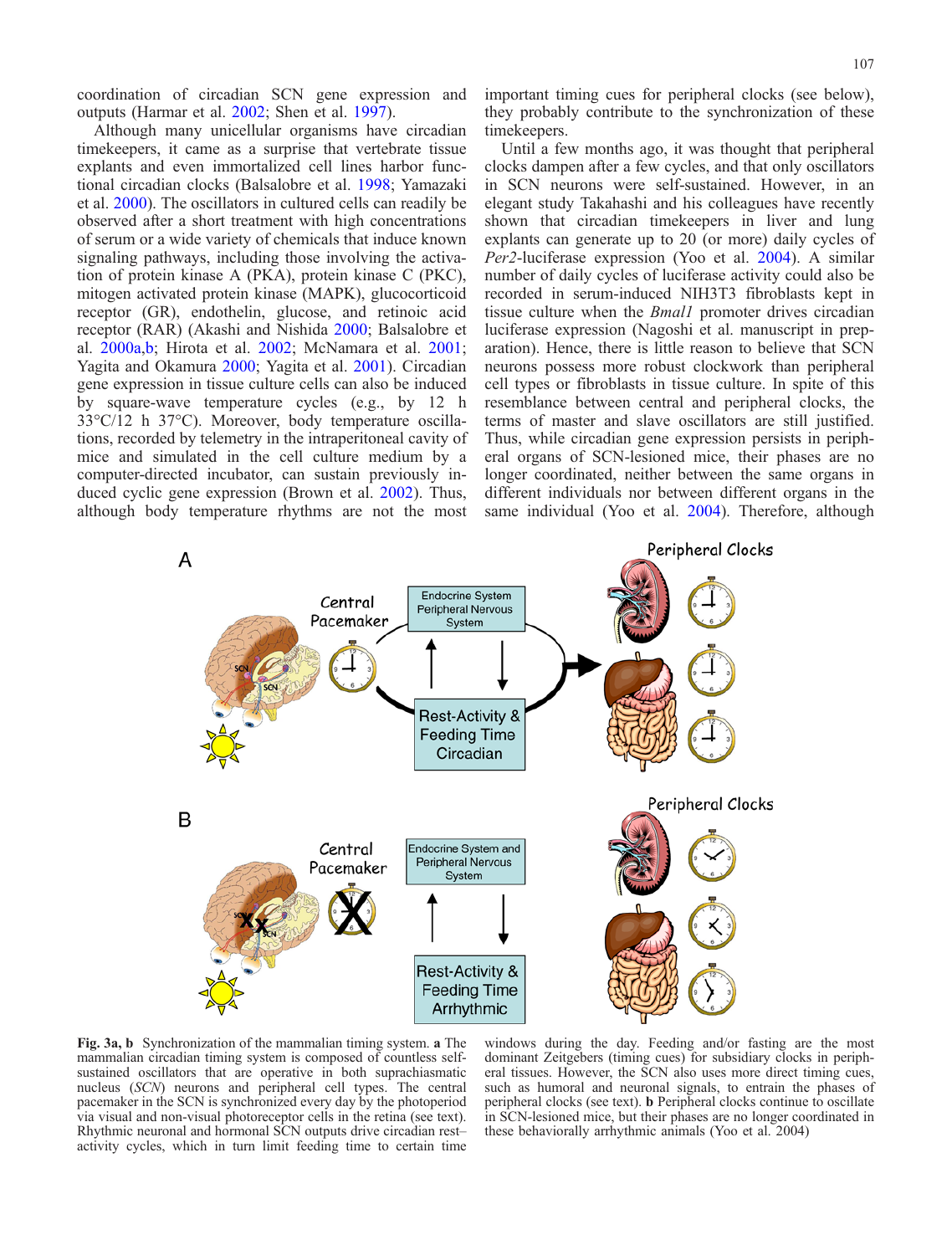circadian clocks in the periphery keep ticking in the absence of an SCN, they must be synchronized by the SCN pacemaker (Fig. [3\)](#page-4-0).

#### Phase entrainment of central and peripheral oscillators

As implied by their name, circadian clocks can measure the day length only approximately. For example, in constant darkness the period length of most laboratory mice is slightly below 24 h. Therefore, the circadian timing system must be corrected every day by a few minutes, in order to stay in harmony with geophysical time. The photoperiod is the key synchronizer of the circadian clock in all well-studied systems. In mammals, photic inputs are perceived by the retina and transmitted in the form of electrical signals directly to SCN neurons via the retino-hypothalamic tract. Neuronal signaling at the synapses between optic nerve endings and SCN neurons involves primarily the neurotransmitters glutamate and PACAP (Hannibal [2002](#page-8-0)). Recent studies have added an unexpected facet to the photic synchronization of mammalian circadian clocks. Even visually blind mice, whose retinas lack all classic cone and rod photoreceptor cells of the outer layer, can still efficiently phase entrain their circadian pacemaker through light-sensitive ganglion cells in the inner layer (Berson [2003;](#page-7-0) Freedman et al. [1999](#page-7-0)). These neurons contain the photopigment melanopsin, and their axons project directly to SCN neurons. Only mice that are deficient in both classic photoreceptors and melanopsin are incapable of adjusting their clock to light– dark cycles (Hattar et al. [2003](#page-8-0); Panda et al. [2003\)](#page-8-0). These mice are still rhythmic, but are incapable of phase-shifting their clock in response to light.

Because the phases of peripheral circadian clocks depend on output signals of the SCN, it is sufficient to entrain the phase of the latter to adapt the entire timing system to the physiological needs of the organism. Feeding time is the major Zeitgeber (timing cue) that entrains the phase of peripheral oscillators. Thus, feeding nocturnal rodents such as mice or rats exclusively during the day for a week or longer gradually inverses the phase of circadian gene expression in liver, pancreas, heart, skeletal muscle, kidney, and lung (Damiola et al. [2000](#page-7-0); Stokkan et al. [2001\)](#page-9-0). Importantly, feeding time has little influence on the phase of circadian SCN gene expression, and daytime feeding thus completely uncouples the phases of central and peripheral clocks (Damiola et al. [2000](#page-7-0); Stokkan et al. [2001](#page-9-0)). However, as soon as food is offered ad libitum—even after an extended period of daytime feeding—the SCN rapidly reestablishes its dominance and resynchronizes peripheral clocks to the normal, nocturnal mode (Le Minh et al. [2001](#page-8-0)). Since the feeding time-driven uncoupling of peripheral oscillators from the SCN pacemaker takes much longer (7–10 days) than their resynchronization to the normal mode, one has to postulate that the SCN can also synchronize peripheral clocks via more direct routes than imposing feeding time. Several observations strongly suggest that glucocorticoid signaling

is one of these pathways (Le Minh et al. [2001](#page-8-0)). For example, circadian corticosterone production/secretion is controlled by the SCN, and the GR agonist dexamethasone is a potent phase shifting agent for peripheral clocks in intact animals and tissue culture cells, but not in the SCN itself. Moreover, daytime feeding inverts the phase of circadian liver gene expression much more rapidly in mice with a liver-specific glucocorticoid receptor gene knockout, while the oscillators in other, GR-proficient tissues of the same animals show slow phase inversion kinetics. Finally, all tissues of adrenalectomized mice display rapid phase inversion kinetics upon daytime feeding. Given the multitude of additional signaling pathways that can affect circadian oscillators in tissue culture cells (see above), it is likely that the phase entrainment of peripheral clocks by hormones, paracrine/autocrine factors, and body temperature rhythms is complex and redundant. Hence the detailed genetic and biochemical dissection of the mechanisms involved in the synchronization of peripheral clocks will be a major challenge in the field.

## The benefits of circadian clocks

If cycles in physiology and behavior can be controlled by environmental time cues, what benefits do biological clocks offer to their owners? A key difference between cycles that are driven by external time cues and biological timekeepers is that only the latter can anticipate environmental changes. For example, the circadian clock of plants allows them to produce photo-system I and II components already before sunrise, so that photosynthesis can commence as soon as light energy is available (Harmer et al. [2000\)](#page-8-0). On a similar note, a nocturnal rodent possessing a circadian timekeeper can anticipate dusk in his underground habitat and does not have to forage periodically to examine whether sunset is approaching. Such anticipation may considerably reduce exposure to day-active predators and thus provide a selective advantage to an animal possessing a circadian timing system. The temporal separation of chemically incompatible reactions is another important function of biological timing systems. Cyanobacteria (Synechococcus elongatus), in which nearly all genes are transcribed in a circadian fashion, can perform both nitrogen fixation and photosynthesis (Berman-Frank et al. [2001\)](#page-7-0). If these processes were conducted simultaneously, the oxygen generated by photosynthesis would poison the nitrogenase, and nitrogen fixation would be inefficient. The circadian clock solves this problem by separating the phases of photosynthesis and nitrogen fixation. Likewise, circadian oscillators in mammalian liver cells may help to separate glycogen synthesis and degradation in time, limiting the former to the absorptive phase and the latter to the postabsorptive phase (Ishikawa and Shimazu [1976](#page-8-0)). Some important biochemical reactions can produce harmful side products, and it would be advantageous to limit such activities to a time window during which they are needed. For example, cytochrome p450 enzymes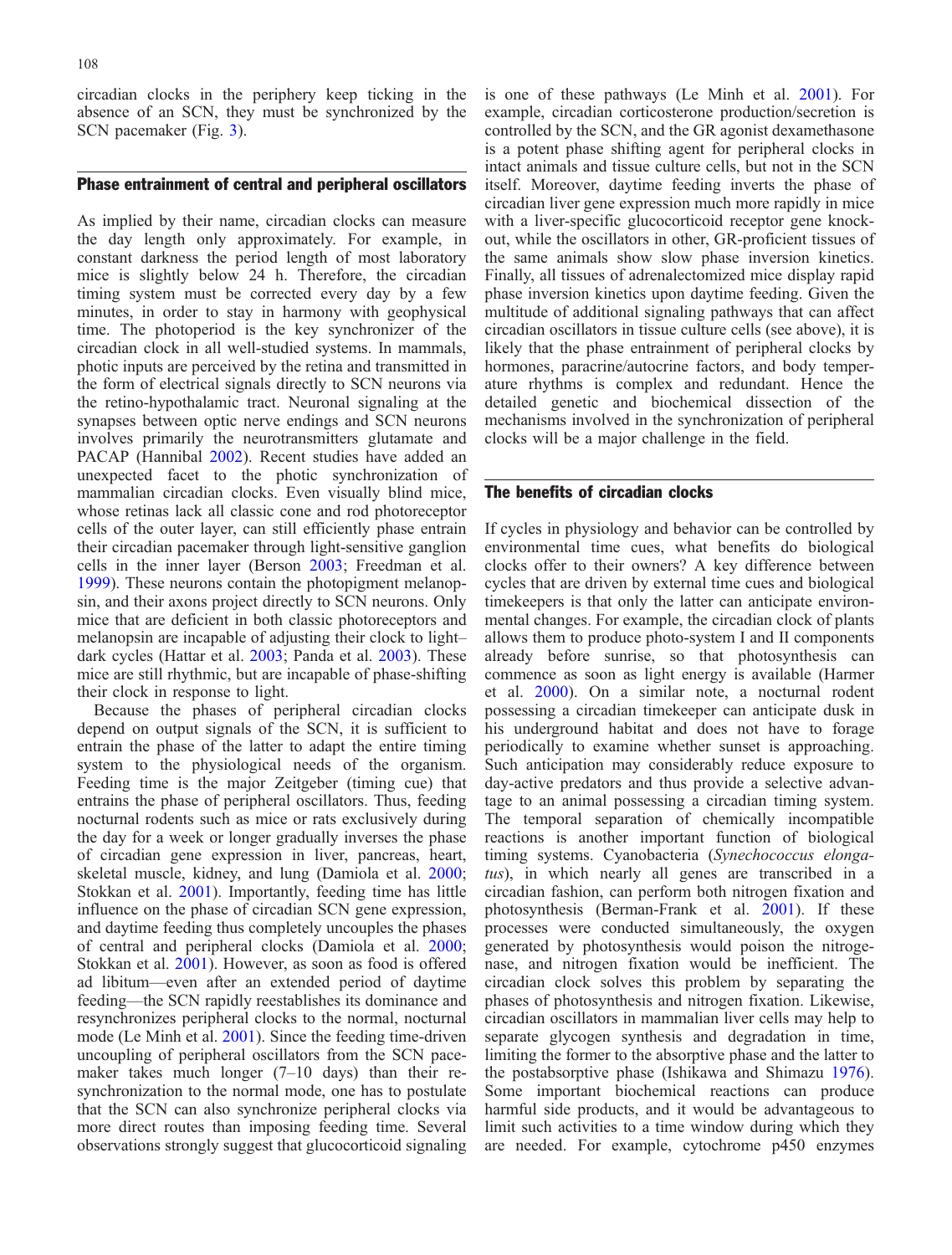involved in the hepatic detoxification of xenobiotic substances can generate reactive oxygen species (Bondy and Naderi [1994](#page-7-0)). This offers perhaps a rational explanation for the circadian expression of many cytochrome p450 genes, with peak expression during the absorptive phase (Furukawa et al. [1999](#page-8-0); Lavery et al. [1999](#page-8-0)).

Considerable insight into the possible functions of the circadian timing system has been gained from transcriptome profiling studies. For example, in liver the accumulation of about 5–10% of all mRNAs undergoes a daily oscillation (Akhtar et al. [2002;](#page-7-0) Duffield et al. [2002](#page-7-0); Panda et al. [2002;](#page-8-0) Storch et al. [2002](#page-9-0)). The identification of these cyclic transcripts has led to the conclusion that a large fraction of circadian genes are involved in the processing of food components. Thus, many enzymes playing important roles in the metabolism of proteins, lipids, carbohydrates, and xenobiotic substances appear to be synthesized in a rhythmic fashion. If the anticipation of the absorptive phase is indeed a major task of circadian gene expression, the finding that feeding time is the dominant Zeitgeber for peripheral clocks makes perfect physiological sense, at least for organs such as liver, pancreas, and the gastrointestinal tract.

Transcriptome profiling studies have unveiled two other important aspects of the circadian timing system. First, different circadian transcripts within one tissue can accumulate with many different phases, and secondly, most circadian genes are expressed in a tissue-specific manner. Again, both of these properties are physiologically relevant. As mentioned above, different phases are required for the temporal separation of biochemically incompatible processes (e.g., glycogen synthesis and degradation), and cell type-specific circadian gene expression is in keeping with the concept that different tissues must control the timing of different functions. For example, while our kidney tubules probably play a minor role in circadian food metabolism, they adjust the efficiency of filtration and water-reabsorption to our rest– activity cycles (Ballauff et al. [1991\)](#page-7-0). Many overseas travelers must have noticed that jet lag not only affects the timing of our vigilance state, but also that of urine production.

How do molecular oscillators of the type presented in Fig. [1](#page-1-0) govern overt rhythms in physiology and behavior? The transcription of some genes, like the gene specifying the neuropeptide arginine vasopressin, is regulated directly by core components of the oscillator: it is activated by CLOCK–BMAL1 and repressed by CRY–PER complexes (Jin et al. [1999](#page-8-0)). However, the expression of other clock output genes, such as the ones encoding pyridoxal kinase and some cytochrome p450 enzymes, is controlled by the PAR basic leucine zipper (PAR bZip) transcription factors DBP, TEF, and HLF (Lavery et al. [1999](#page-8-0); Gachon et al. [2004](#page-8-0)). At least Dbp is a direct target gene of clock core components, similar to arginine vasopressin (Ripperger et al. [2000](#page-8-0)). This more indirect pathway, in which clockcontrolled transcription factors govern the rhythmic expression of downstream genes, permits the generation of a large number of different phases within the same cell

by a transcriptional cascade (Schibler et al. [2003](#page-9-0)). A recent report suggests that posttranscriptional mechanisms may also be used in establishing cyclic protein accumulation (Baggs and Green [2003](#page-7-0)). Nocturnin, a mRNA deadenylase, accumulates with a robust circadian rhythm in the retina and many peripheral tissues (Wang et al. [2001](#page-9-0)). Although nocturnin targets have not yet been identified, the cyclic poly(A) tail shortening of such mRNAs could affect both their stability and translation efficiency in a circadian manner.

#### Conclusions and perspectives

Since the identification of the first mammalian clock gene in 1997 (King et al. [1997](#page-8-0)), we have witnessed an explosion of genetic and biochemical studies shedding light on the mammalian circadian timing system. Nevertheless, many enigmas persist, and we are far from understanding the rhythm-generating clockwork circuitry. On the bright side, mathematical modeling has provided proof-of-principle that the auto-regulatory feedback loops proposed for the mammalian clock can generate stable oscillations (Leloup and Goldbeter [2003\)](#page-8-0). However, the kinetic parameters used in such simulations have not been determined experimentally. While genetics has made and will make invaluable contributions to the identification of clock components, we are in urgent need of quantitative biochemical approaches to make further progress. Thus, we will have to purify protein complexes containing the core clock components, identify their subunits, determine their stoichiometry in the complex, estimate the synthesis and decay rates of the central clock components, and determine the equilibrium and rate constants with which they interact. None of these will be easy tasks, but the determination of the rate and equilibrium constants driving macromolecular interactions in living cells will be particularly challenging. Cells are not test tubes, and the effective concentration of a macromolecule cannot simply be obtained by dividing its cellular amount by the cell volume. Indeed, the effective cellular concentrations of macromolecules are influenced dramatically by parameters that are difficult to measure, such as macromolecular crowding (Ellis [2001\)](#page-7-0) and subcellular compartmentalization.

The identification of signaling pathways through which peripheral oscillators are synchronized in the intact organism will be another enticing research area. Feeding time has been shown to have a strong influence on the phase of subsidiary clocks. However, restricted feeding is always associated with restricted fasting, and we do not even know whether it is the former or the latter that synchronizes peripheral clocks. Recent observations made in our laboratory are actually more compatible with a scenario in which periodic starvation is the dominant Zeitgeber. Hence, systemic chemical signals released during the postabsorptive phase might be better candidates for timing cues than signals released during the absorptive phase. Again, the unequivocal identification of such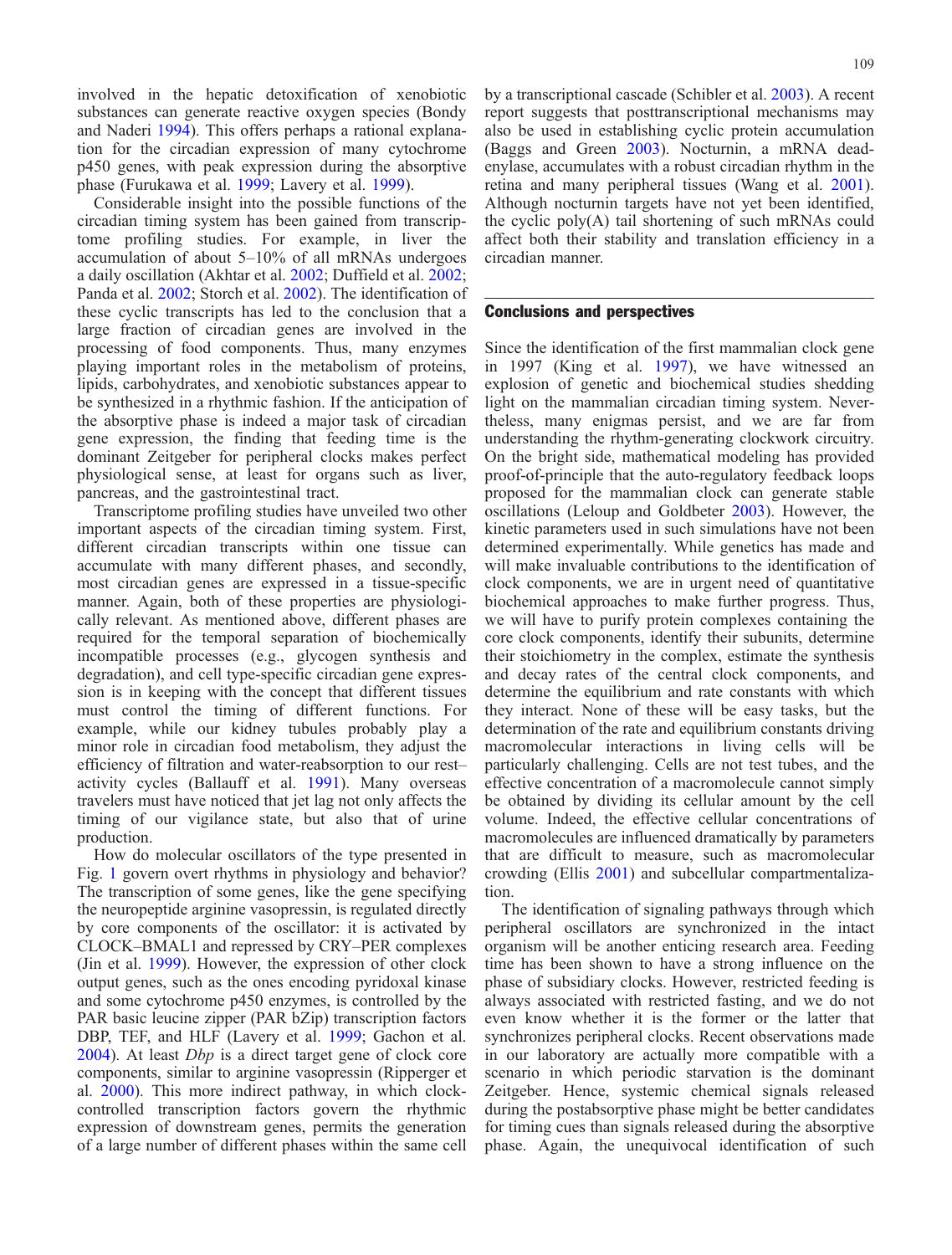<span id="page-7-0"></span>Last but not least, we wish to emphasize that very little is known about the perhaps most important question, namely whether and how the circadian clock influences the fitness and longevity of an organism. To the best of our knowledge, there are no published studies comparing the life expectancy of intact and SCN-lesioned laboratory animals in a rigorous fashion. Per2 knockout mice display a high susceptibility to hyperplasias and gamma-rayinduced malignant tumors (Fu et al. [2002](#page-8-0)). However, it cannot be excluded that PER2 also performs functions that are not related to circadian rhythm generation, and it remains thus unclear whether the tumor proneness is the consequence of a defect circadian oscillator. Serious health problems have also been associated with clock perturbations in man. For example, nurses performing rotating night shift work have been reported to develop breast cancer with an abnormally high frequency (Schernhammer et al. [2001\)](#page-9-0). However, these studies will have to be confirmed by examining larger cohorts. For the moment, jet lag, advanced or delayed sleep phase syndromes, sleep disturbances, and depressions are still the best-known medical consequences of circadian clock perturbations.

All in all, we must admit that the arguments developed above about how circadian clocks may improve the fitness of a mammalian organism are still based on educated guesses. Therefore, we are in urgent need of experimental approaches that rigorously scrutinize the benefits of circadian clocks. Elegant studies with cyanobacteria have shown that such approaches exist, and that the discrimination between the effects of clock gene mutations on clock-related and non-clock-related functions is possible (Ouyang et al. [1998\)](#page-8-0). In these experiments, long and short period mutations in the essential circadian clock gene kaiC provide a strong selective advantage to cyanobacteria when these are co-cultured in long and short light–dark cycles, respectively. As the same mutations can have opposite effects under different circadian growth conditions, it must be the resonance of the clock with the photoperiod that improves fitness. As mutations affecting circadian period length are also available for hamsters and mice, such experiments should, in principle, also be feasible for mammalian organisms.

Acknowledgements We would like to thank Nicolas Roggli for the artwork. Research from our own laboratory discussed in this review has been supported by Swiss National Science Foundation (grant to U.S.), the State of Geneva, the NCCR program "Frontiers in Genetics," the Bonnizzi Theler Stiftung, and the Louis Jeantet Foundation of Medicine. F.G. received a postdoctoral fellowship from the Fondation pour la Recherche Médicale (France).

#### References

Akashi M, Nishida E (2000) Involvement of the MAP kinase cascade in resetting of the mammalian circadian clock. Genes Dev 14:645–649

- Akhtar RA, Reddy AB, Maywood ES, Clayton JD, King VM, Smith AG, Gant TW, Hastings MH, Kyriacou CP (2002) Circadian cycling of the mouse liver transcriptome, as revealed by cDNA microarray, is driven by the suprachiasmatic nucleus. Curr Biol 12:540–550
- Albrecht U, Eichele G (2003) The mammalian circadian clock. Curr Opin Genet Dev 13:271–277
- Baggs JE, Green CB (2003) Nocturnin, a deadenylase in Xenopus laevis retina: a mechanism for posttranscriptional control of circadian-related mRNA. Curr Biol 13:189–198
- Ballauff A, Rascher W, Tolle HG, Wember T, Manz F (1991) Circadian rhythms of urine osmolality and renal excretion rates of solutes influencing water metabolism in 21 healthy children. Miner Electrolyte Metab 17:377–382
- Balsalobre A, Damiola F, Schibler U (1998) A serum shock induces circadian gene expression in mammalian tissue culture cells. Cell 93:929–937
- Balsalobre A, Brown SA, Marcacci L, Tronche F, Kellendonk C, Reichardt HM, Schutz G, Schibler U (2000a) Resetting of circadian time in peripheral tissues by glucocorticoid signaling. Science 289:2344–2347
- Balsalobre A, Marcacci L, Schibler U (2000b) Multiple signaling pathways elicit circadian gene expression in cultured Rat-1 fibroblasts. Curr Biol 10:1291–1294
- Bartness TJ, Powers JB, Hastings MH, Bittman EL, Goldman BD (1993) The timed infusion paradigm for melatonin delivery: what has it taught us about the melatonin signal, its reception, and the photoperiodic control of seasonal responses? J Pineal Res 15:161–190
- Berman-Frank I, Lundgren P, Chen YB, Kupper H, Kolber Z, Bergman B, Falkowski P (2001) Segregation of nitrogen fixation and oxygenic photosynthesis in the marine cyanobacterium Trichodesmium. Science 294:1534–1537
- Berson DM (2003) Strange vision: ganglion cells as circadian photoreceptors. Trends Neurosci 26:314–320
- Bondy SC, Naderi S (1994) Contribution of hepatic cytochrome P450 systems to the generation of reactive oxygen species. Biochem Pharmacol 48:155–159
- Brown SA, Zumbrunn G, Fleury-Olela F, Preitner N, Schibler U (2002) Rhythms of mammalian body temperature can sustain peripheral circadian clocks. Curr Biol 12:1574–1583
- Damiola F, Le Minh N, Preitner N, Kornmann B, Fleury-Olela F, Schibler U (2000) Restricted feeding uncouples circadian oscillators in peripheral tissues from the central pacemaker in the suprachiasmatic nucleus. Genes Dev 14:2950–2961
- Duffield GE, Best JD, Meurers BH, Bittner A, Loros JJ, Dunlap JC (2002) Circadian programs of transcriptional activation, signaling, and protein turnover revealed by microarray analysis of mammalian cells. Curr Biol 12:551–557
- Dunlap JC (1999) Molecular bases for circadian clocks. Cell 96:271–290
- Eide EJ, Virshup DM (2001) Casein kinase I: another cog in the circadian clockworks. Chronobiol Int 18:389–398
- Eide EJ, Vielhaber EL, Hinz WA, Virshup DM (2002) The circadian regulatory proteins BMAL1 and cryptochromes are substrates of casein kinase Iepsilon. J Biol Chem 277:17248–17254
- Ellis RJ (2001) Macromolecular crowding: an important but neglected aspect of the intracellular environment. Curr Opin Struct Biol 11:114–119
- Etchegaray JP, Lee C, Wade PA, Reppert SM (2003) Rhythmic histone acetylation underlies transcription in the mammalian circadian clock. Nature 421:177–182
- Freedman MS, Lucas RJ, Soni B, von Schantz M, Munoz M, David-Gray Z, Foster R (1999) Regulation of mammalian circadian behavior by non-rod, non-cone, ocular photoreceptors. Science 284:502–504
- Froehlich AC, Pregueiro A, Lee K, Denault D, Colot H, Nowrousian M, Loros JJ, Dunlap JC (2003) The molecular workings of the Neurospora biological clock. Novartis Found Symp 253:184– 198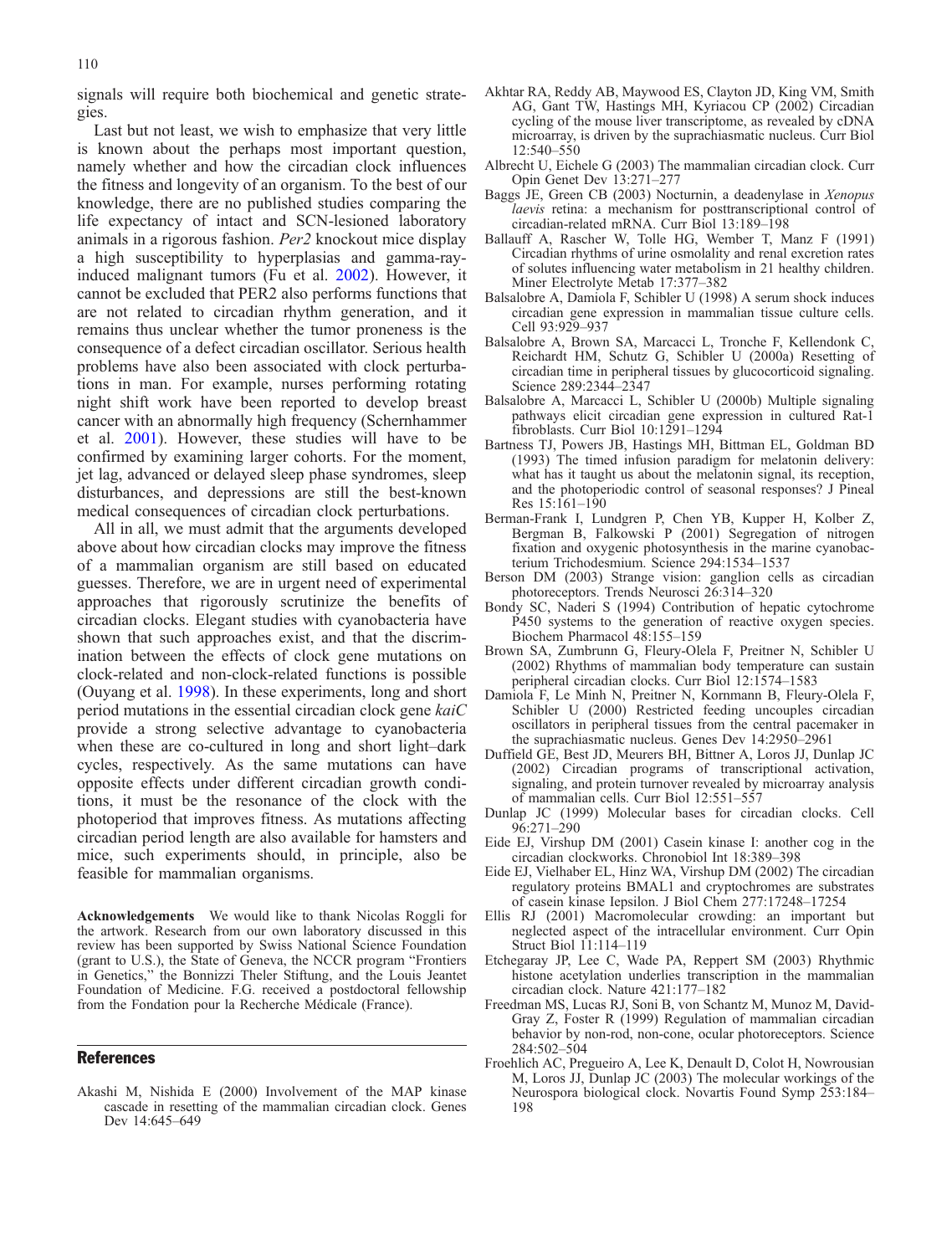- <span id="page-8-0"></span>Fu L, Pelicano H, Liu J, Huang P, Lee C (2002) The circadian gene Period2 plays an important role in tumor suppression and DNA damage response in vivo. Cell 111:41–50
- Furukawa T, Manabe S, Watanabe T, Sehata S, Sharyo S, Okada T, Mori Y (1999) Daily fluctuation of hepatic P450 monooxygenase activities in male rats is controlled by the suprachiasmatic nucleus but remains unaffected by adrenal hormones. Arch Toxicol 73:367–372
- Gachon F, Fonjallaz P, Damiola F, Gos P, Kodama T, Zakany J, Duboule D, Petit B, Tafti M, Schibler U (2004) The loss of circadian PAR bZip transcription factors results in epilepsy. Genes Dev 18:1397–1412
- Gerkema MP, van der Leest F (1991) Ongoing ultradian activity rhythms in the common vole, Microtus arvalis, during deprivations of food, water and rest. J Comp Physiol [A] 168:591–597
- Golden SS (2003) Timekeeping in bacteria: the cyanobacterial circadian clock. Curr Opin Microbiol 6:535–540
- Hannibal J (2002) Neurotransmitters of the retino-hypothalamic tract. Cell Tissue Res 309:73–88
- Hardin PE, Hall JC, Rosbash M (1990) Feedback of the Drosophila period gene product on circadian cycling of its messenger RNA levels. Nature 343:536–540
- Harmar AJ, Marston HM, Shen S, Spratt C, West KM, Sheward WJ, Morrison CF, Dorin JR, Piggins HD, Reubi JC et al (2002) The VPAC(2) receptor is essential for circadian function in the mouse suprachiasmatic nuclei. Cell 109:497–508
- Harmer SL, Hogenesch JB, Straume M, Chang HS, Han B, Zhu T, Wang X, Kreps JA, Kay SA (2000) Orchestrated transcription of key pathways in Arabidopsis by the circadian clock. Science 290:2110–2113
- Harms E, Young MW, Saez L (2003) CK1 and GSK3 in the Drosophila and mammalian circadian clock. Novartis Found Symp 253:267–277
- Hattar S, Lucas RJ, Mrosovsky N, Thompson S, Douglas RH, Hankins MW, Lem J, Biel M, Hofmann F, Foster RG, Yau KW (2003) Melanopsin and rod-cone photoreceptive systems account for all major accessory visual functions in mice. Nature 424:75–81
- Hirota T, Okano T, Kokame K, Shirotani-Ikejima H, Miyata T, Fukada Y (2002) Glucose down-regulates Per1 and Per2 mRNA levels and induces circadian gene expression in cultured rat-1 fibroblasts. J Biol Chem 277:44244–44251
- Hoppensteadt FC, Keller JB (1976) Synchronization of periodical cicada emergences. Science 194:335–337
- Ishikawa K, Shimazu T (1976) Daily rhythms of glycogen synthetase and phosphorylase activities in rat liver: influence of food and light. Life Sci 19:1873–1878
- Izumo M, Johnson CH, Yamazaki S (2003) Circadian gene expression in mammalian fibroblasts revealed by real-time luminescence reporting: temperature compensation and damping. Proc Natl Acad Sci USA 100:16089–16094
- Jin X, Shearman LP, Weaver DR, Zylka MJ, de Vries GJ, Reppert SM (1999) A molecular mechanism regulating rhythmic output from the suprachiasmatic circadian clock. Cell 96:57–68
- King DP, Zhao Y, Sangoram AM, Wilsbacher LD, Tanaka M, Antoch MP, Steeves TD, Vitaterna MH, Kornhauser JM, Lowrey PL et al (1997) Positional cloning of the mouse circadian clock gene. Cell 89:641–653
- Klevecz RR, Bolen J, Forrest G, Murray DB (2004) A genomewide oscillation in transcription gates DNA replication and cell cycle. Proc Natl Acad Sci USA 101:1200–1205
- Lavery DJ, Lopez-Molina L, Margueron R, Fleury-Olela F, Conquet F, Schibler U, Bonfils C (1999) Circadian expression of the steroid 15 alpha-hydroxylase (Cyp2a4) and coumarin 7 hydroxylase (Cyp2a5) genes in mouse liver is regulated by the PAR leucine zipper transcription factor DBP. Mol Cell Biol 19:6488–6499
- Le Minh N, Damiola F, Tronche F, Schutz G, Schibler U (2001) Glucocorticoid hormones inhibit food-induced phase-shifting of peripheral circadian oscillators. EMBO J 20:7128–7136
- Lee C, Etchegaray JP, Cagampang FR, Loudon AS, Reppert SM (2001) Posttranslational mechanisms regulate the mammalian circadian clock. Cell 107:855–867
- Lee C, Weaver DR, Reppert SM (2004) Direct association between mouse PERIOD and CKIepsilon is critical for a functioning circadian clock. Mol Cell Biol 24:584–594
- Leloup JC, Goldbeter A (2003) Toward a detailed computational model for the mammalian circadian clock. Proc Natl Acad Sci USA 100:7051–7056
- Lin JM, Kilman VL, Keegan K, Paddock B, Emery-Le M, Rosbash M, Allada R (2002) A role for casein kinase 2alpha in the Drosophila circadian clock. Nature 420:816–820
- Lincoln GA, Andersson H, Loudon A (2003) Clock genes in calendar cells as the basis of annual timekeeping in mammals a unifying hypothesis. J Endocrinol 179:1–13
- Liu C, Weaver DR, Strogatz SH, Reppert SM (1997) Cellular construction of a circadian clock: period determination in the suprachiasmatic nuclei. Cell 91:855–860
- Lowrey PL, Shimomura K, Antoch MP, Yamazaki S, Zemenides PD, Ralph MR, Menaker M, Takahashi JS (2000) Positional syntenic cloning and functional characterization of the mammalian circadian mutation tau. Science 288:483–492
- McNamara P, Seo SP, Rudic RD, Sehgal A, Chakravarti D, FitzGerald GA (2001) Regulation of CLOCK and MOP4 by nuclear hormone receptors in the vasculature: a humoral mechanism to reset a peripheral clock. Cell 105:877–889
- Murray DB, Roller S, Kuriyama H, Lloyd D (2001) Clock control of ultradian respiratory oscillation found during yeast continuous culture. J Bacteriol 183:7253–7259
- Nawathean P, Rosbash M (2004) The doubletime and CKII kinases collaborate to potentiate Drosophila PER transcriptional repressor activity. Mol Cell 13:213–223
- Ouyang Y, Andersson CR, Kondo T, Golden SS, Johnson CH (1998) Resonating circadian clocks enhance fitness in cyanobacteria. Proc Natl Acad Sci USA 95:8660–8664
- Panda S, Antoch MP, Miller BH, Su AI, Schook AB, Straume M, Schultz PG, Kay SA, Takahashi JS, Hogenesch JB (2002) Coordinated transcription of key pathways in the mouse by the circadian clock. Cell 109:307–320
- Panda S, Provencio I, Tu DC, Pires SS, Rollag MD, Castrucci AM, Pletcher MT, Sato TK, Wiltshire T, Andahazy M et al (2003) Melanopsin is required for non-image-forming photic responses in blind mice. Science 301:525–527
- Pourquie O (2003) The segmentation clock: converting embryonic time into spatial pattern. Science 301:328–330
- Preitner N, Damiola F, Luis Lopez M, Zakany J, Duboule D, Albrecht U, Schibler U (2002) The orphan nuclear receptor REV-ERBalpha controls circadian transcription within the positive limb of the mammalian circadian oscillator. Cell 110:251–260
- Price JL, Blau J, Rothenfluh A, Abodeely M, Kloss B, Young MW (1998) Double-time is a novel Drosophila clock gene that regulates PERIOD protein accumulation. Cell 94:83–95
- Ralph MR, Foster RG, Davis FC, Menaker M (1990) Transplanted suprachiasmatic nucleus determines circadian period. Science 247:975–978
- Reppert SM, Weaver DR (2002) Coordination of circadian timing in mammals. Nature 418:935–941
- Ripperger JA, Shearman LP, Reppert SM, Schibler U (2000) CLOCK, an essential pacemaker component, controls expression of the circadian transcription factor DBP. Genes Dev 14:679–689
- Roenneberg T, Merrow M (2003) The network of time: understanding the molecular circadian system. Curr Biol 13:R198– R207
- Rutter J, Reick M, Wu LC, McKnight SL (2001) Regulation of clock and NPAS2 DNA binding by the redox state of NAD cofactors. Science 293:510–514
- Sathyanarayanan S, Zheng X, Xiao R, Sehgal A (2004) Posttranslational regulation of Drosophila PERIOD protein by protein phosphatase 2A. Cell 116:603–615